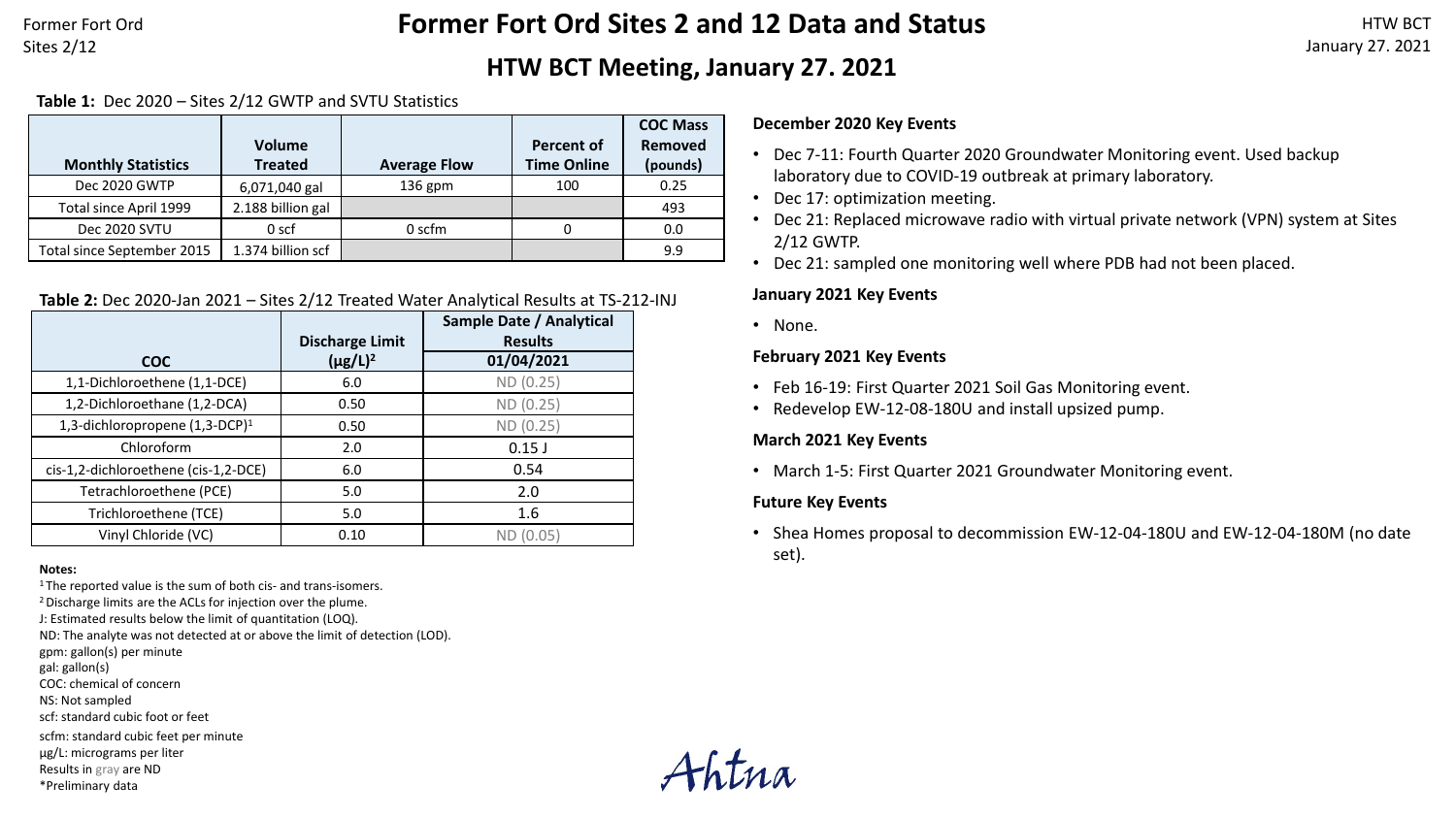|                                  | Select COC Concentrations $(\mu g/L)^4$ |                |           |            |           |                |           |          |  |
|----------------------------------|-----------------------------------------|----------------|-----------|------------|-----------|----------------|-----------|----------|--|
|                                  | 1Q 2020                                 | <b>2Q 2020</b> | 3Q 2020   | 4Q 2020*   | 1Q 2020   | <b>2Q 2020</b> | 3Q 2020   | 4Q 2020* |  |
| Well Identification <sup>3</sup> |                                         | <b>TCE</b>     |           |            |           | <b>PCE</b>     |           |          |  |
| $ACL$ :                          | 5.0                                     |                |           |            | 5.0       |                |           |          |  |
| EW-12-03-180M                    | 2.1                                     | 0.62           | 2.4       | 2.3        | ND (0.25) | ND (0.25)      | 0.18J     | 0.16J    |  |
| EW-12-05-180M                    | 0.60                                    | 2.1            | 1.9       | 2.4        | 0.68      | 0.95           | 0.65      | 0.79     |  |
| EW-12-07-180M                    | 0.78                                    | 0.63           | 0.54      | 0.59       | 0.24J     | 0.19J          | 0.12J     | 0.14J    |  |
| EW-12-08-180U                    | 0.31J                                   | 0.35J          | 0.36J     | 0.16J      | 8.4       | 13.1           | 11.6      | 6.1      |  |
| MW-12-09R-180                    | 2.3                                     | 1.4            | 1.2       | 1.6        | 0.34J     | 0.30J          | 0.21J     | 0.26J    |  |
| MW-12-14-180M                    | 1.6                                     | 1.9            | 2.1       | 1.2        | 0.31J     | 0.43J          | 0.36J     | 0.32J    |  |
| MW-12-16-180M                    | 1.8                                     | 1.8            | 1.7       | 2.0        | ND (0.25) | ND (0.25)      | ND (0.25) | 0.089J   |  |
| MW-12-20-180U                    | ND (0.25)                               | ND (0.25)      | ND (0.25) | ND (0.066) | 0.94      | 2.0            | 3.1       | 0.87     |  |
| MW-12-21-180U                    | ND (0.25)                               | ND (0.25)      | ND(0.25)  | ND (0.066) | 0.35J     | 0.23J          | 0.41J     | 0.38J    |  |
| MW-12-24-180U                    | ND (0.25)                               | ND (0.25)      | ND(0.25)  | ND (0.066) | 0.60      | 0.94           | 0.33J     | 0.36J    |  |
| MW-12-28-180U                    | ND (0.25)                               | ND (0.25)      | ND(0.25)  | ND (0.066) | 0.52      | 0.42J          | 0.39J     | 0.36J    |  |
| MW-12-32-180U                    | 0.84                                    | 0.57           | 0.64      | 0.70       | 0.71      | 0.48J          | 0.64      | 0.73     |  |

## **Table 3.** Sites 2/12 Select Groundwater Extraction/Monitoring Well Data

**Notes:**

<sup>1</sup> The reported value is the sum of both cis- and trans-isomers.

<sup>2</sup> Discharge limits are the ACLs for injection over the plume.

 $3$  Extraction wells not listed have met the QAPP decision rules to no longer operate.

<sup>4</sup> Concentration in **bold** and shaded exceeds the Aquifer Cleanup Level (ACL). Concentrations in gray text are ND.

J: Estimated results below the limit of quantitation (LOQ)

ND: The analyte was not detected at or above the limit of detection (LOD)

COC: chemical of concern

µg/L: micrograms per liter

\* Preliminary data

Ahtna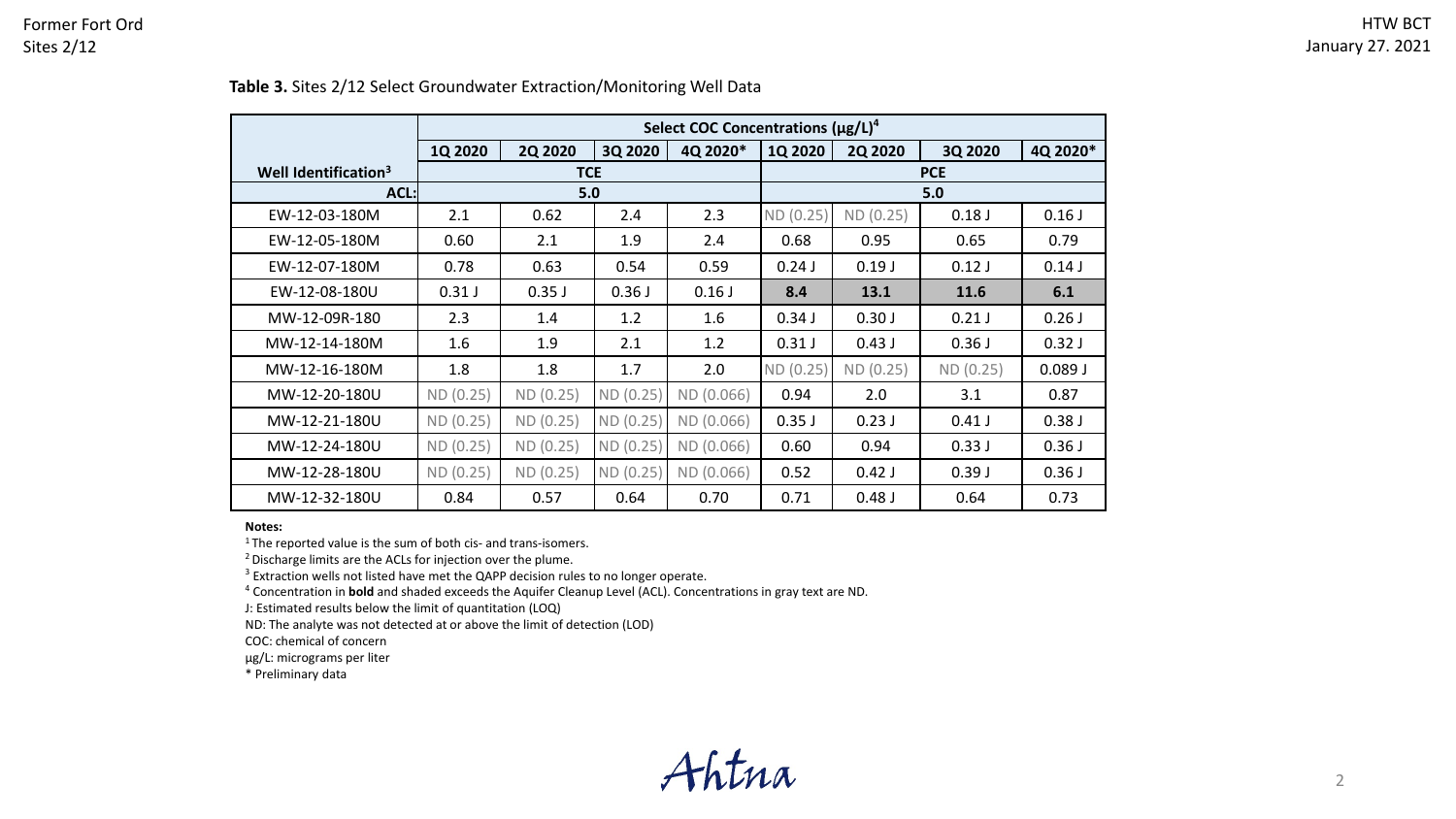

3

### HTW BCT January 27. 2021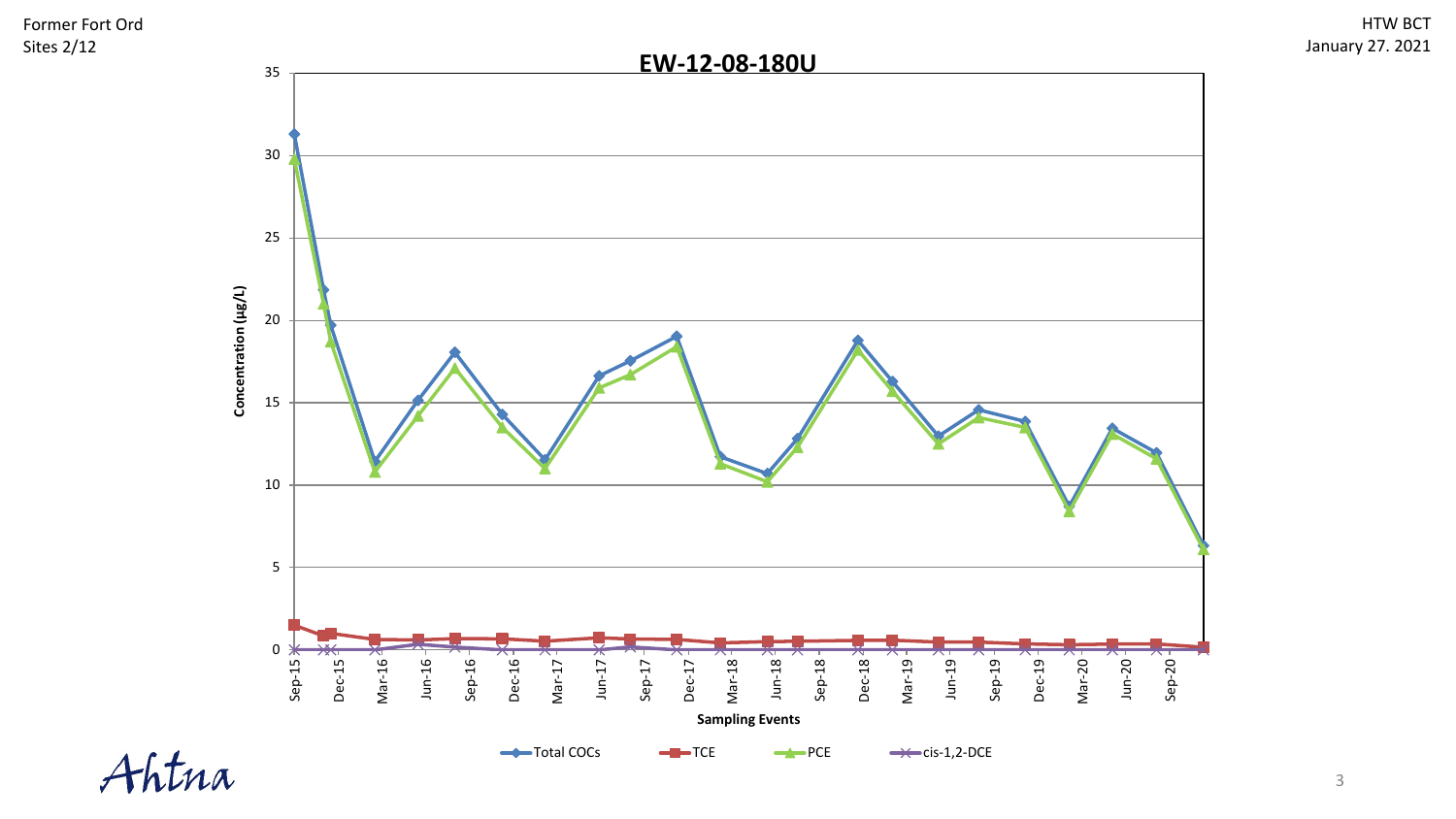



HTW BCT

January 27. 2021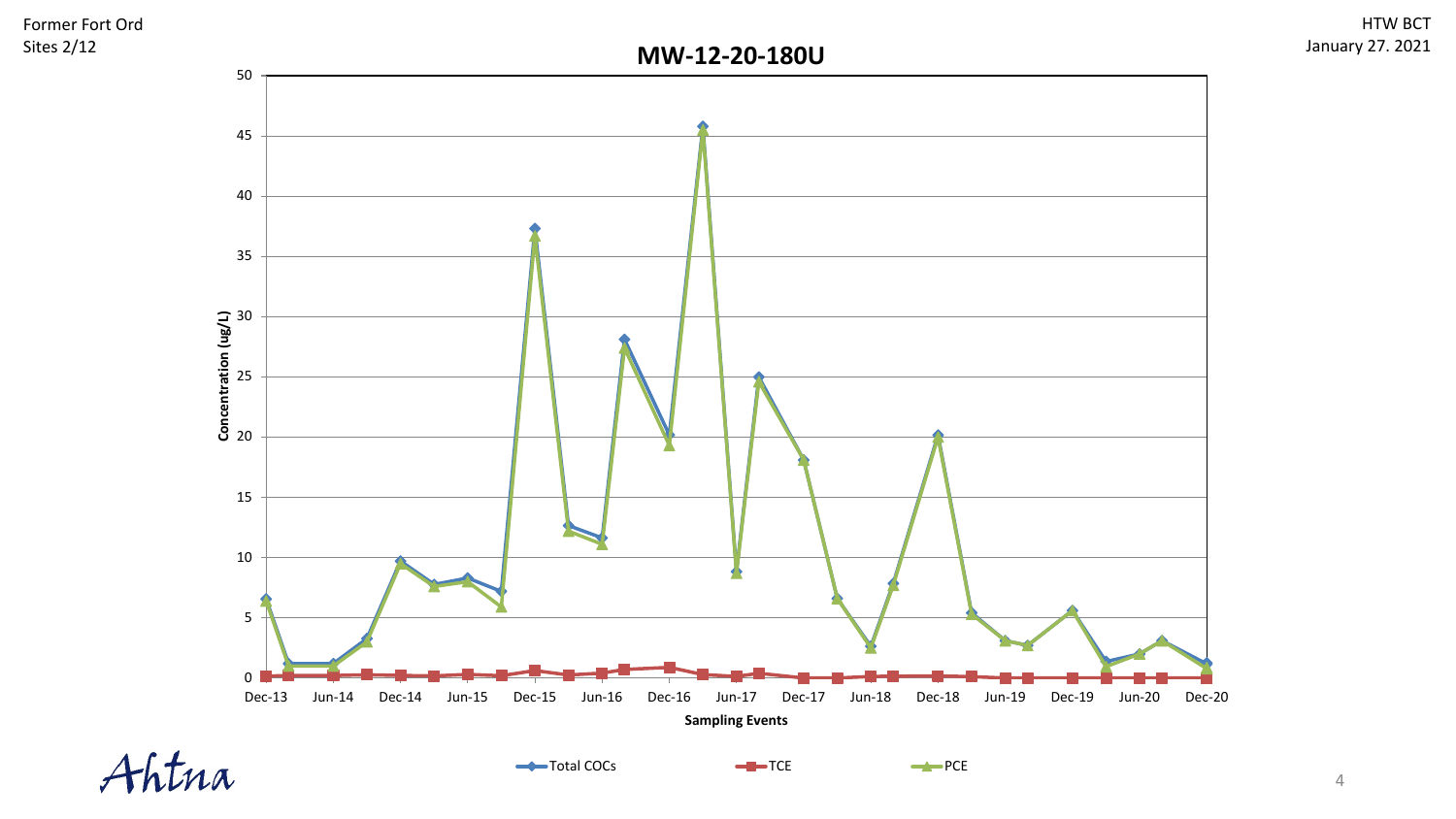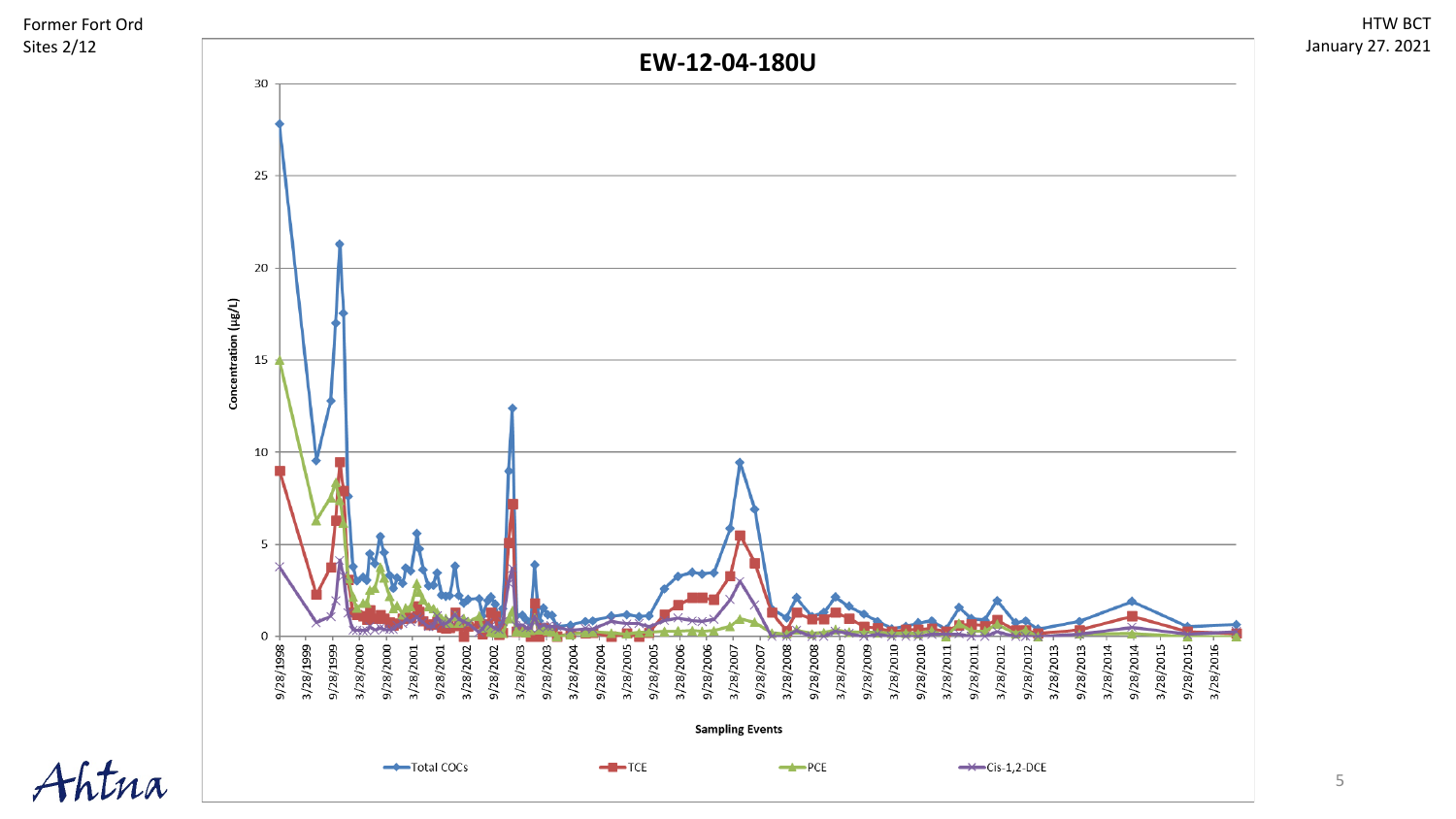





6